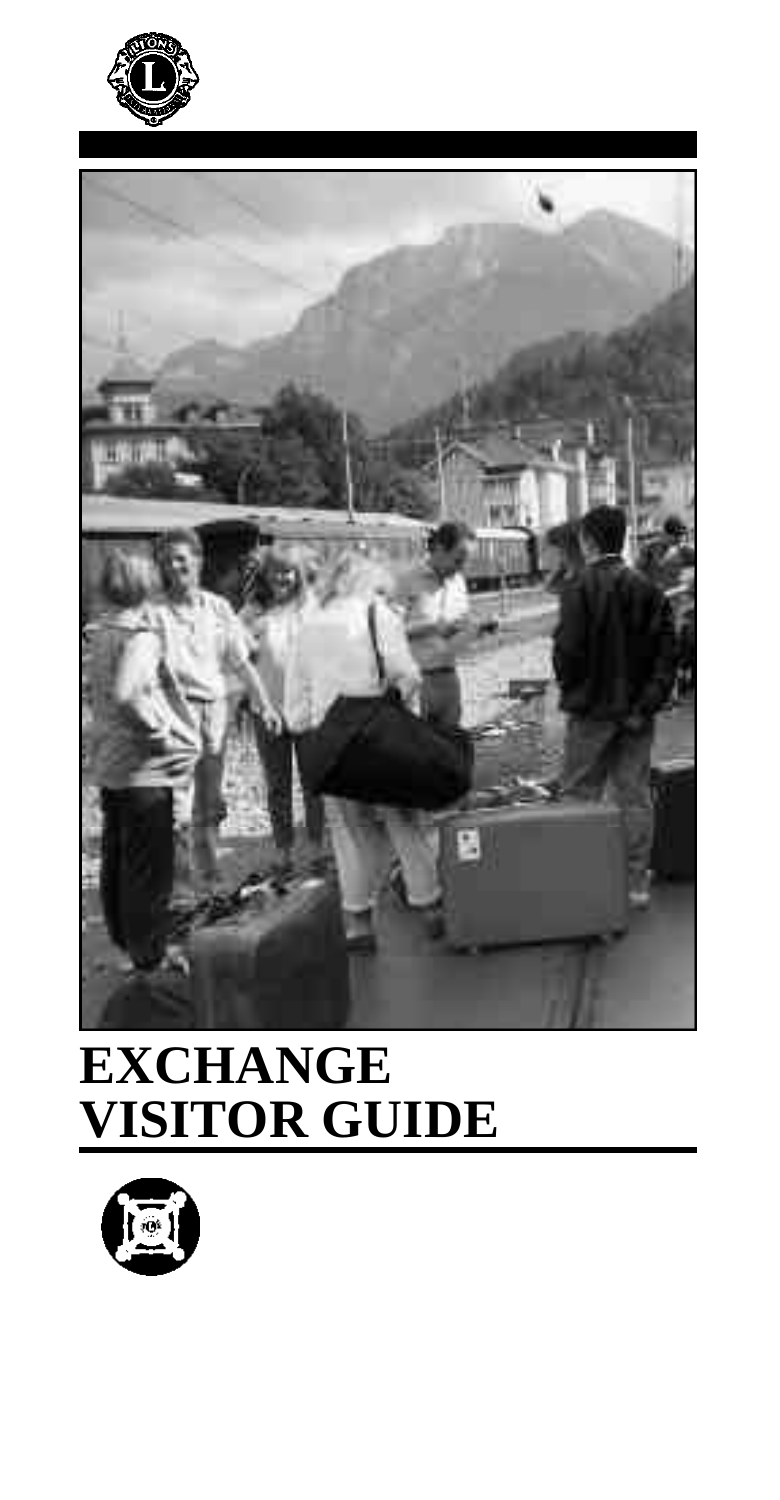

# **YOUR VOYAGE OF DISCOVERY**

Congratulations on being selected to participate in the Lions Youth Exchange Program!

The Lions volunteering to make your exchange possible are proud of their commitment to fostering international good will. We hope you feel as we do that exchanges between countries can be a major step toward greater understanding among the peoples of the world.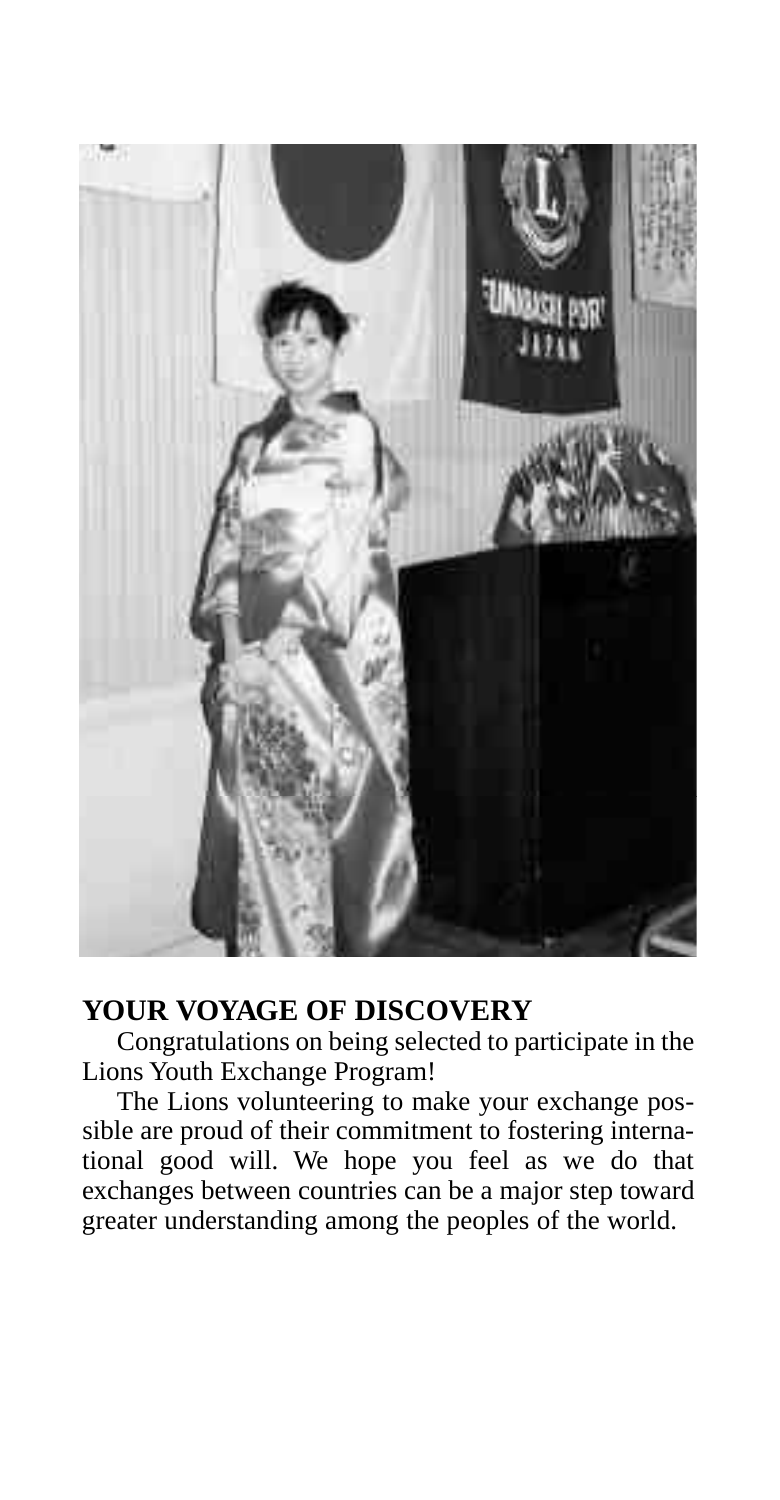Your Lions sponsors and hosts will do everything they can to make your stay enjoyable and rewarding. Your willingness to make the most of your trip, however, will determine your success as an exchange visitor.

From the vantage point of a different country, you will see your native way of life from a distance. It may be an uncomfortable distance, at least at first, but if you use the opportunity wisely, you will learn a great deal about yourself and the world in which we live.

Your likes and dislikes, values and beliefs, customs and expectations will affect your understanding of a new culture. Be aware of your cultural biases before you leave home, and you will better appreciate the cultural differences you encounter when you arrive in the host country.

## **BEFORE DEPARTURE**

After you have thought about yourself and your country, take some time to study the country you will be visiting. Gather some facts about your host country's:

- political leaders, national heroes, and major sports and entertainment figures
- capital, major cities, geographical features, and bordering countries
- monetary system, business hours, and units of measurement
- principal religions, educational system, and national holidays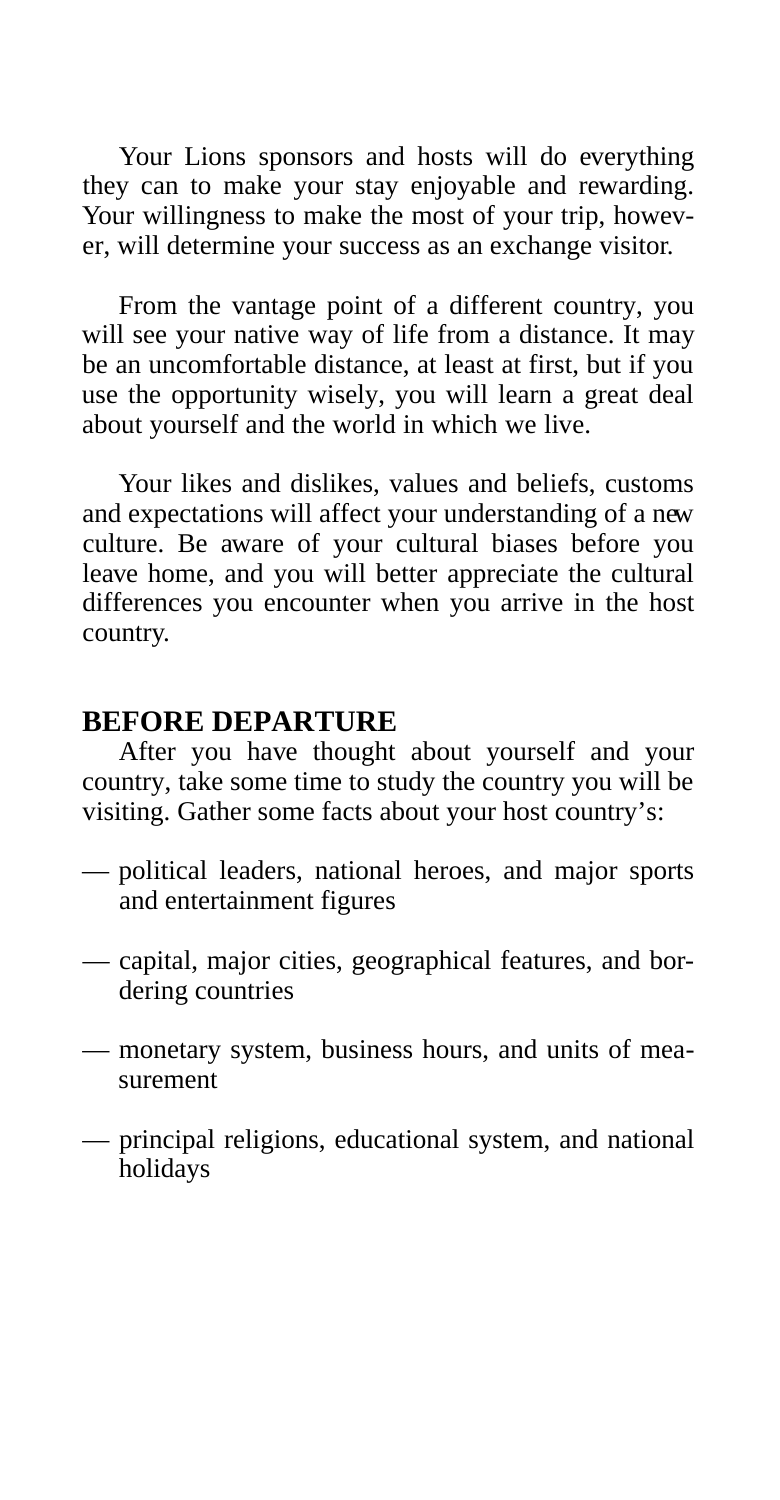To obtain this information, consult your local library or look through newspapers and magazines for articles dealing with the country. If you have the chance, talk with someone who has lived or traveled there, including former exchange visitors. The orientation provided by your Lions sponsors will also give you useful knowledge to make your visit a success.

#### **Language**

Most of us do not realize how much we rely on language to communicate until we find ourselves in a country where a different language is spoken. Those who have studied one or more different languages in school will likely have a much easier time feeling comfortable in a new culture. Although fluency in the host country's language is not required for acceptance in the Lions Youth Exchange Program, participants are expected to have some language ability. Phrase books and pocket dictionaries are inexpensive and can help you with simple communication.

The more familiar you are with the language, the easier communication will be between you and your hosts. Knowing even a little can impress your new family and show them you are truly interested in their culture. Even if the language they speak is the same as yours, be aware of differences in pronunciation, vocabulary, and usage.

## **Correspondence With Host Family**

You will have included a letter of introduction to your prospective host family in your application. However, once you know their name and address, write to them again directly. Tell about your hobbies, ambitions, and home life. The more your host family knows about you before you arrive, the better they will be able to prepare for your stay.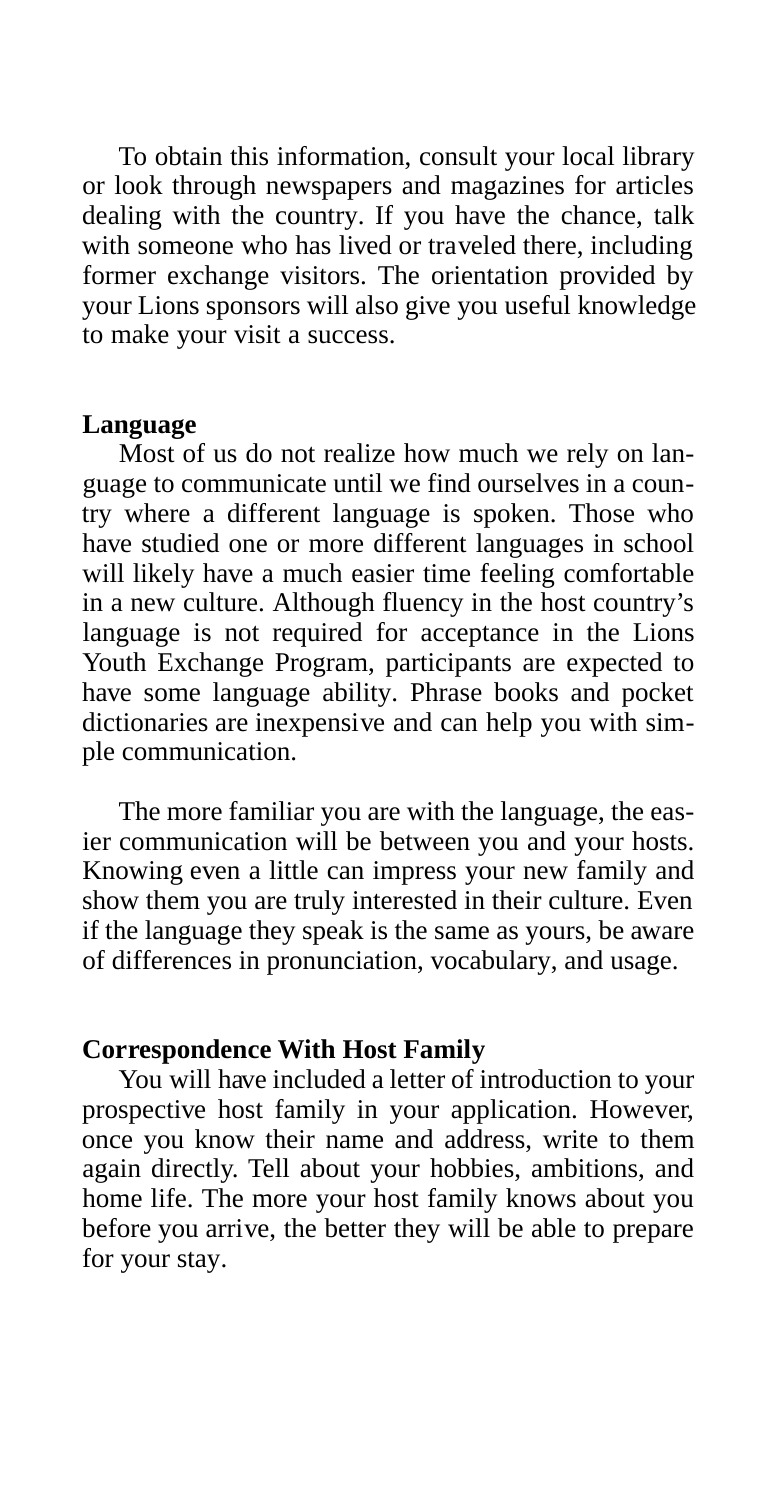#### **Health**

For travel to most parts of the world, vaccinations are no longer needed. Still, you should check with your sponsoring Lions Club to determine if there are any special requirements. See your dentist before you depart. If you wear glasses, carry along an extra pair or have your doctor write out your prescription. If you are taking prescription drugs, carry them in clearly marked bottles and bring the prescription with you in case a customs officer asks to see it.

If you have any special medical needs, be sure to tell your sponsoring Lions Club about them. As a precaution for an emergency, carry an identification card with you, stating medical conditions, special medications you may need, allergies, and blood type.

#### **Insurance**

When traveling abroad, never underestimate the importance of insurance. Before you leave home you should purchase adequate medical, life, personal property, and liability insurance to cover the entire duration of the exchange visit. You should check to make sure that the insurance you have is recognized and accepted in the host country. You may be required by the host Lions to purchase additional insurance if, to provide adequate coverage in the host country, they feel it is advisable.

#### **Passports and Visas**

To enter into and return from the country you will be visiting, you will probably need a passport. As processing a passport will take time, be sure to make an application well in advance of your departure date. To apply for a passport you will need proof of citizenship, several recent identical photographs of yourself, identification, and possibly other documents. When traveling, always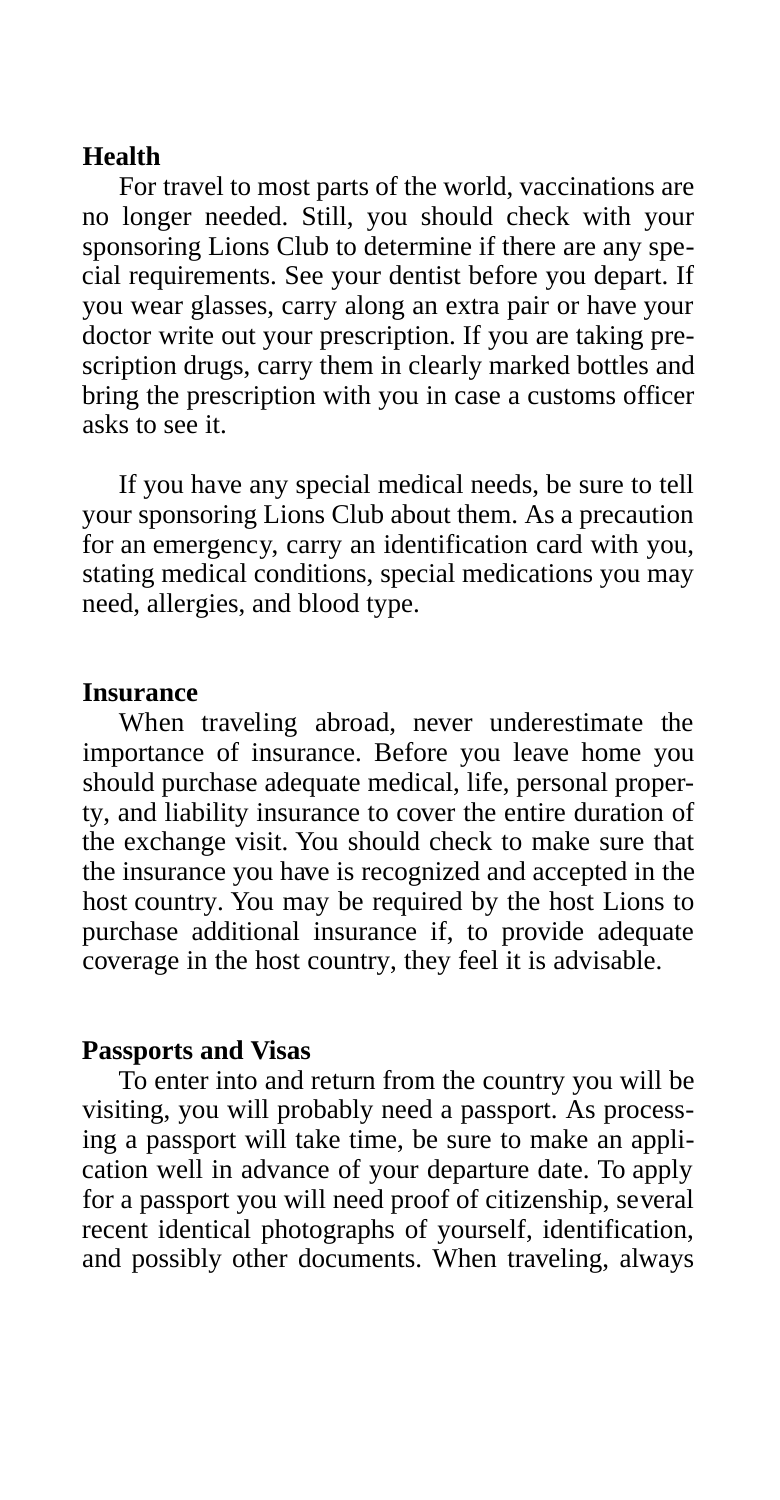carry your passport with you and keep it in a safe place. Loss of a passport is a serious matter and should be reported immediately.

In addition to a passport, you may need a visa — official permission to visit a country granted by the government of that country. Visa requirements vary considerably, so check with the country's embassy or consulate. Since photos are usually required for visas, you should order extras when getting your passport pictures. Some countries may require a tourist card to enter. The country's embassy or consulate can tell you if it does.

#### **Clothing**

The adage, ''Bring half the clothes and twice the money,'' usually holds true when deciding what you will bring on your trip. Nevertheless, find out the climate you will be entering and pack accordingly. Your sponsoring Lions may require you to wear an official jacket or blazer.

#### **Photographs**

Photographs and slides of your family, house, school, and community can tell your host family a great deal about your home culture. Slides especially may come in handy should you be invited by the host Lions Club to give a presentation about your country.

#### **Money**

The best way to carry money when abroad is in the form of traveler's checks. You should obtain them from a company that is recognized and has branch offices in the host country. Before converting your money to the host country's currency, be sure to shop around for rates. Not only do rates fluctuate, but hotels and restaurants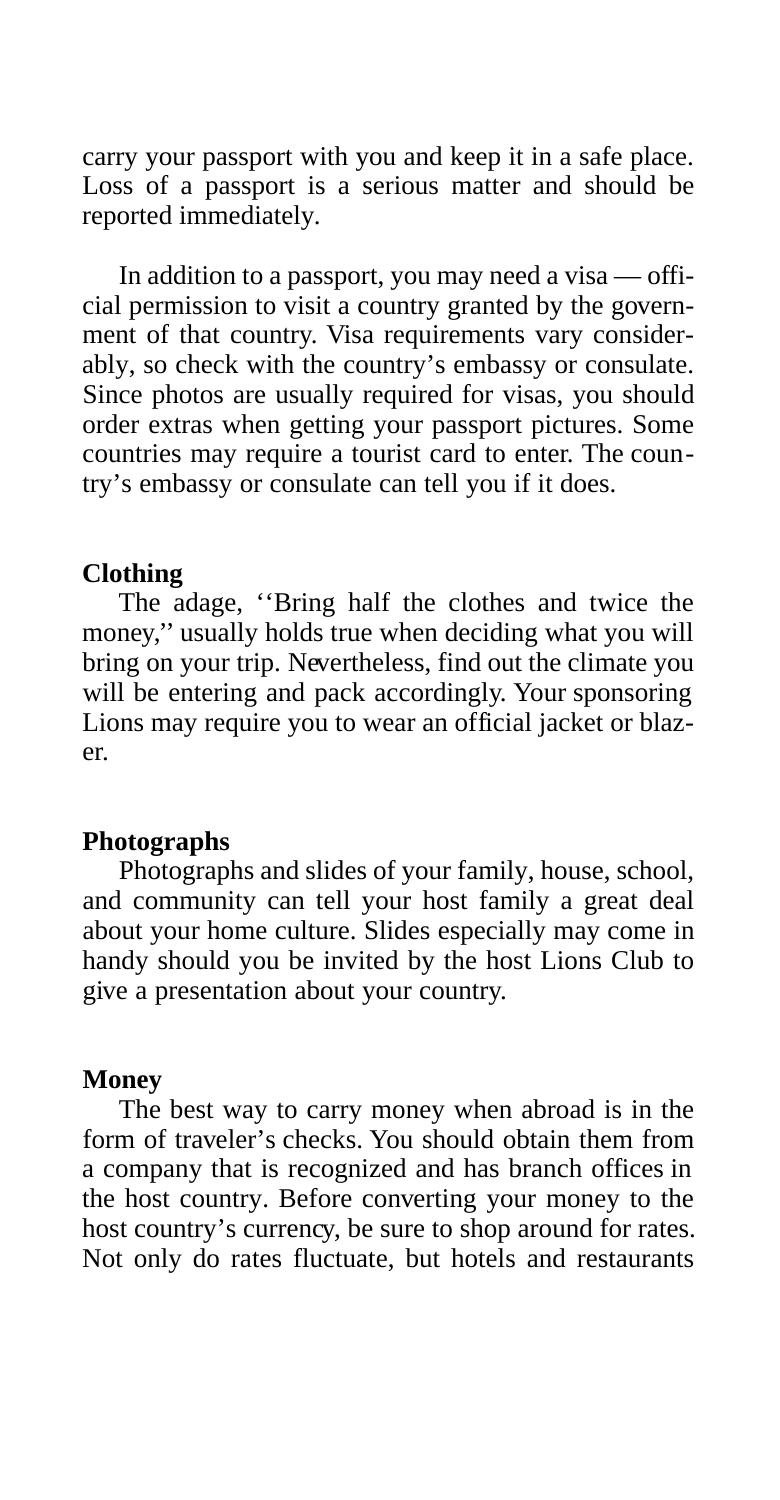usually have less favorable rates than banks, for example. In some countries, you may find exchange shops which offer better rates than even banks. Do not exchange more money than you need, since you pay a commission each time you exchange. When you exchange money, be sure to keep a copy of the receipt recording the transaction, as you may need it to convert back any local currency you may have left over at the end of your trip.

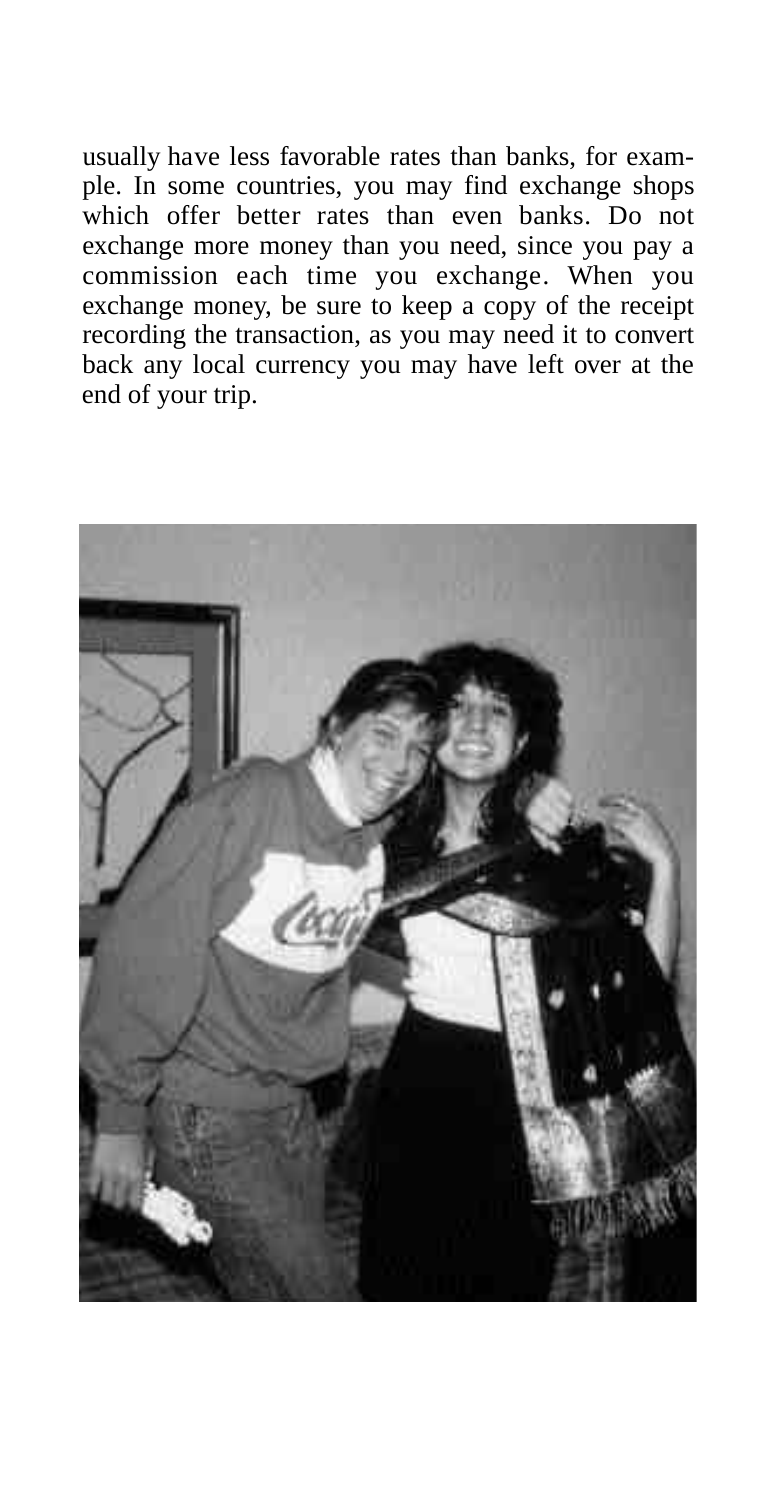Bring enough personal spending money with you. Any extra expenses you incur, including long distance telephone calls, gifts, and personal incidentals, will be your responsibility, not your hosts'.

#### **Gifts**

You should bring a small gift for your host family as an expression of appreciation for their hospitality. Something characteristic of your country is appropriate. Bring a gift for each family if you will be staying with more than one. For the host Lions Club, your sponsoring Lions Club may provide you with bannerettes or other small gifts. Whatever gifts you bring, they need not be expensive: It is the thought that counts, not the price tag.

If you have personalized stationery, take it with you. This way, you can mail acknowledgements for any gifts, entertainment, or other courtesies as you go along.

#### **Emergencies**

Once plans are made, you should adhere rigorously to them. Last minute changes can disrupt the schedules of many people. If you have an emergency that will affect your travel plans, you must inform your Lions Youth Exchange officer immediately.

#### **BEING THERE**

The philosophy of the Lions Youth Exchange Program is to give exchange visitors the opportunity to live in a new culture as members of a family. It is participation in family life that distinguishes a Lions exchange visitor from an ordinary tourist.

You will likely be hosted by more than one Lionsapproved family during your exchange visit.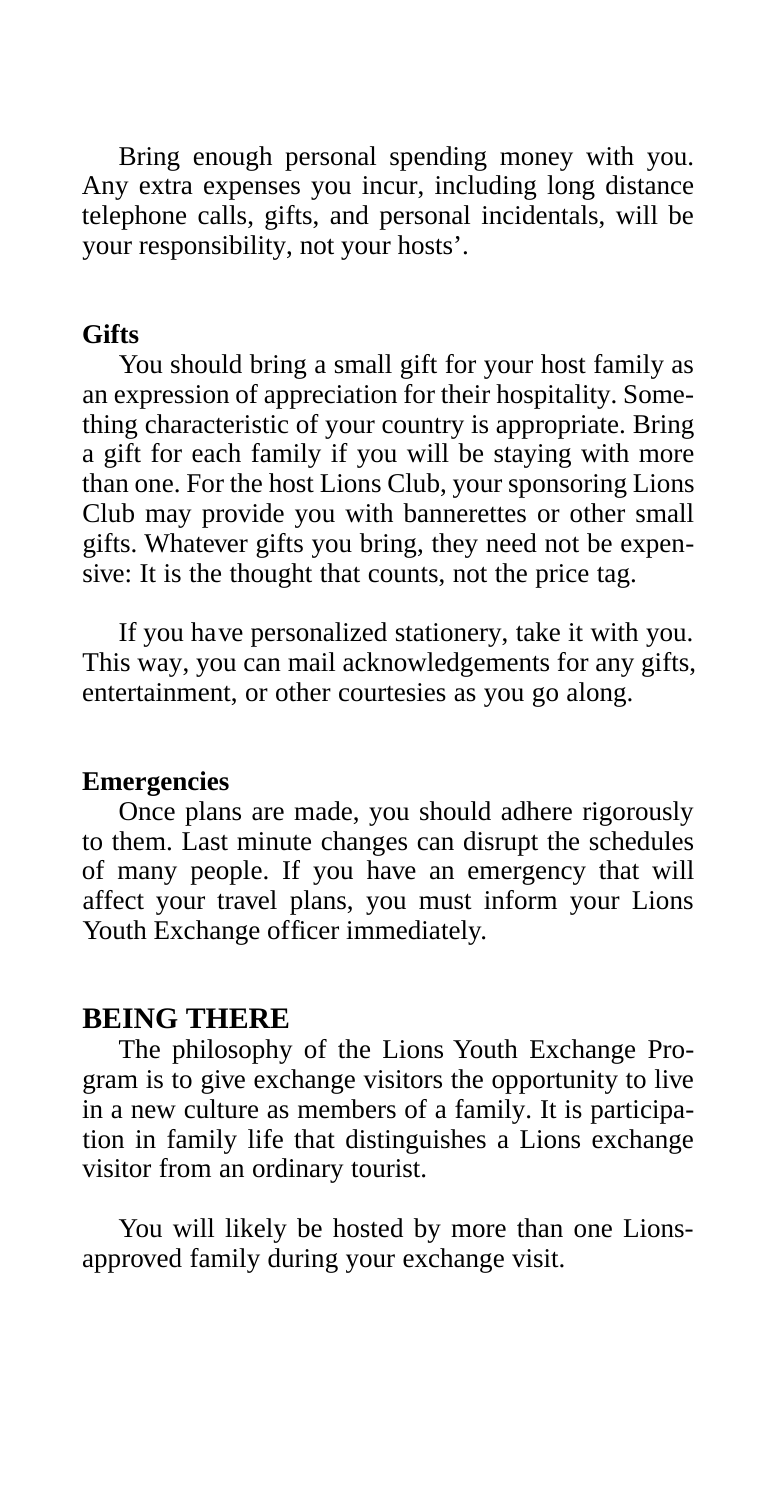Family life in a new culture can be very different from what you may be accustomed to in your own home. You will undoubtedly find yourself in unfamiliar situations that will challenge your assumptions about things and put your adaptability to a test. As it would be unreasonable to expect your host family to adjust to your habits, it will be your responsibility to maintain a flexible attitude and an open mind. Although adjusting to new situations may seem difficult at first, in the long run it will provide you with a better appreciation and understanding of our richly diverse human heritage.

#### **Standards of Conduct**

The degree of formality within families varies greatly by culture. In some countries it may be the norm to address one's elders by first names or nicknames, be casual about punctuality and appointments, wear whatever clothes happen to be comfortable, and display affection openly. In others, however, these same modes of behavior may be regarded as taboo and consequently avoided.

Since accepted forms of conduct are so diverse from one culture to another, allow yourself a few days immediately after your arrival to take note of standard rules of social behavior, and be guided accordingly.

#### **Food**

One of the most difficult adjustments you will have to make as an exchange visitor may be dietary. Perhaps the best advice is to be adventurous and try everything that is offered to you. Your hosts will be delighted by your willingness to share their tastes, and you may even discover that some of the foods, which you might never have dreamed of eating, are actually quite good.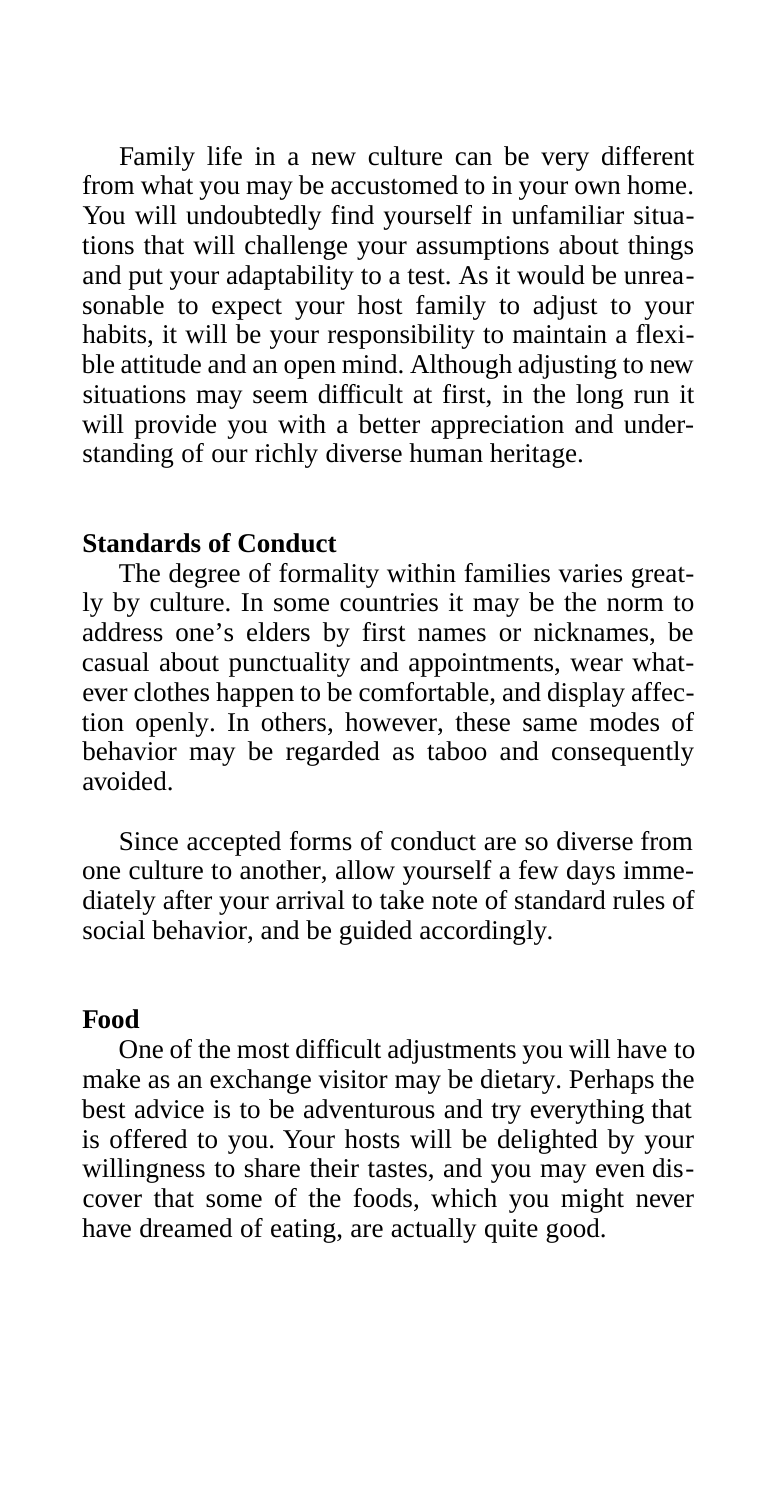

However, if you have legitimate dietary restrictions, whether for medical or religious reasons, you should make them known to your hosts.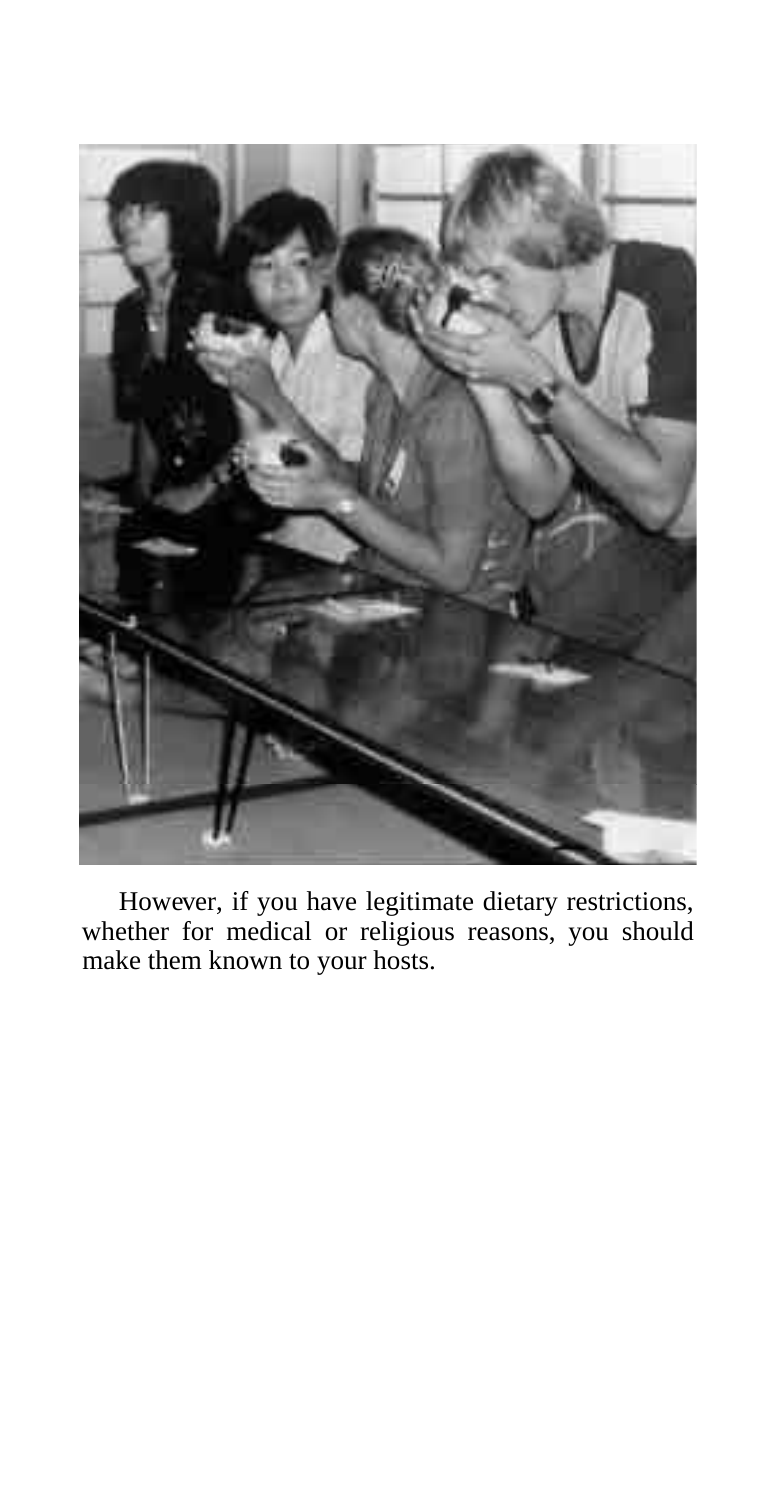#### **Alcohol**

Once in the host country you will be bound by its laws, which may include restrictions on the consumption of alcohol by minors. It may be acceptable in certain cultures for minors to drink alcoholic beverages with meals or socially; however, as a Lions exchange visitor you will be expected to abstain regardless of the position on alcohol in either your home country or the host country.

#### **Romance**

Romantic attachments are not the purpose of your exchange visit, and you should therefore avoid them.

#### **Drugs**

The illegal use of drugs is strictly prohibited.

#### **Driving**

You are not permitted to drive a motor vehicle during the exchange. This restriction includes any type of motor vehicle, whether it be a snowmobile, motorcycle, motorboat, go-cart, tractor, etc.

#### **Travel**

You may travel with your host parents or in connection with Lions-sponsored functions. Other travel must be approved by the host Lions District Youth Exchange Chairman, the host Lions Club, and your parents in writing. You will not be permitted to travel alone. If you wish to return home by an indirect route after the exchange, written consent from your parents will be required in advance; and you will no longer be considered a part of the Lions Youth Exchange Program after departure from your host family.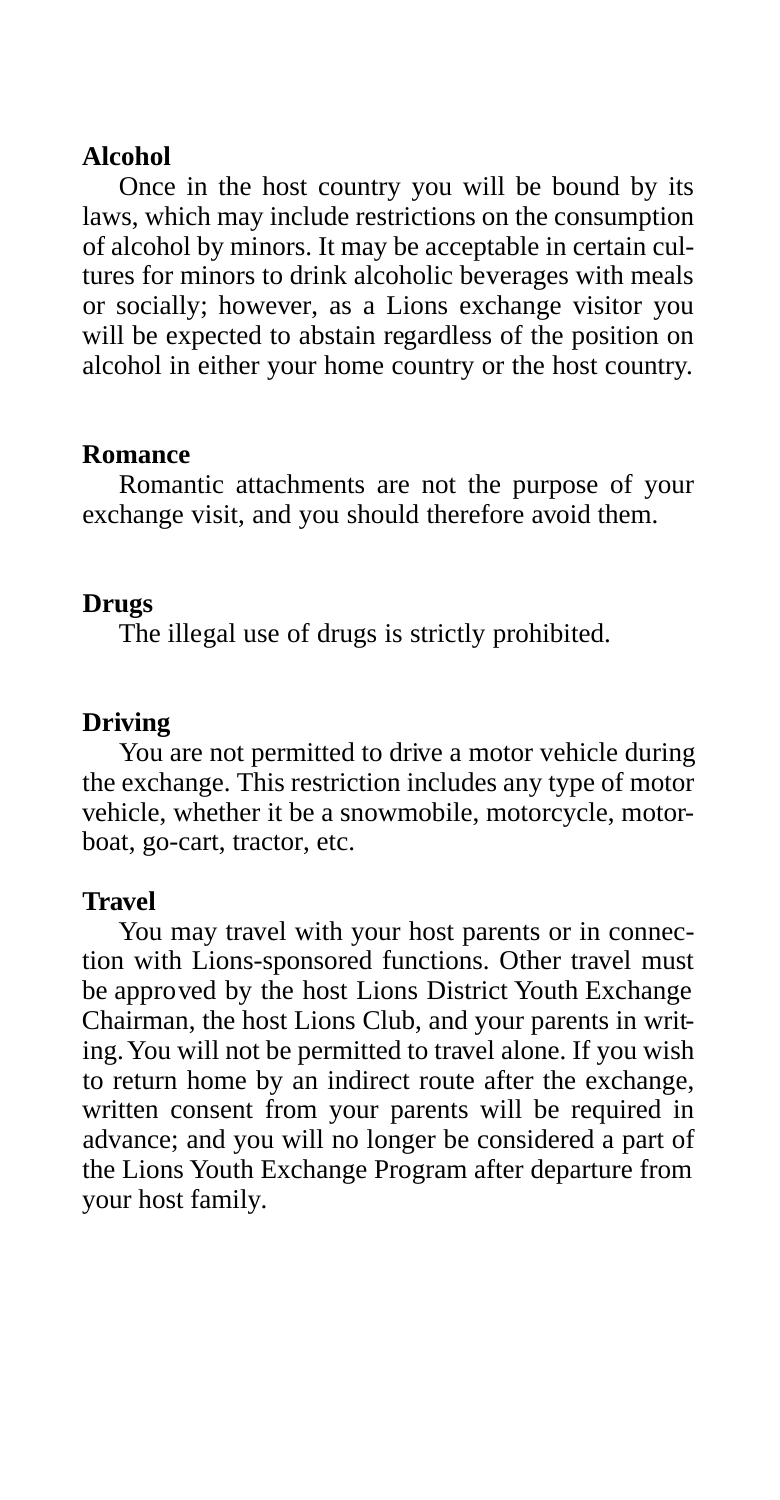# **RETURNING HOME**

All too soon it will be time for you to return home and resume your normal life. Before you leave, however, there are a few practical matters you will need to attend to:

- confirm your return flight, if you are traveling by air. In most cases you will need to do this at least 72 hours before departure or risk losing your reservation
- collect the documents you will need (passport, etc.) to go through immigration. Keep any tax-free items and receipts handy for customs inspection
- determine how much local currency you will have remaining. You may want to convert it or purchase duty-free items with it before you leave. Be aware of any currency restrictions your host country might have.

## **A Word of Thanks**

As soon as possible write a note of thanks to your host family. Remember to do the same for all those who entertained you or extended courtesies. Think about how your hosts have volunteered to show you their country. If their hospitality has meant something to you, be sure to express your appreciation to them. You will leave them with a good impression and make them feel that hosting you has been a worthwhile experience.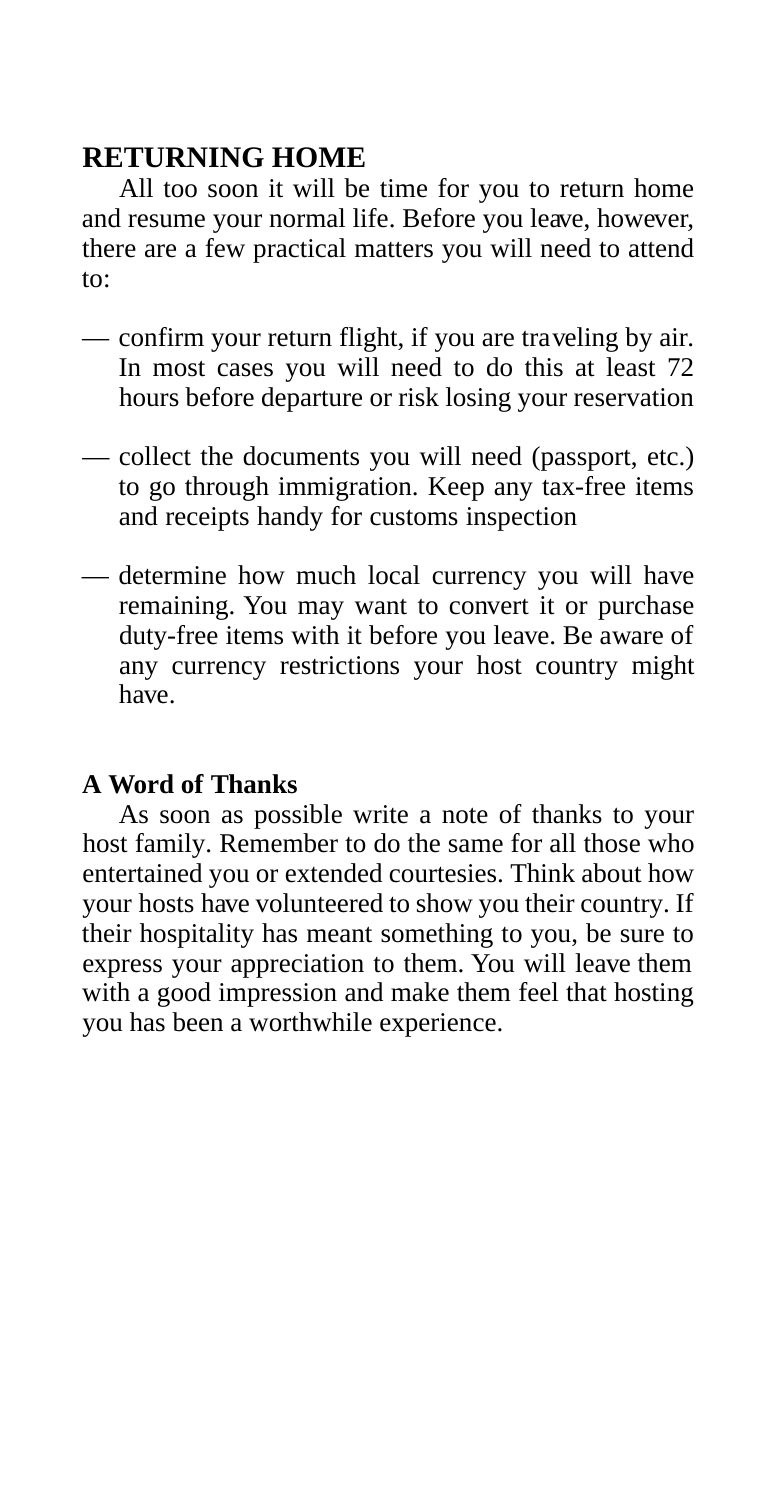#### **Back Home**

After you return to your community, your sponsoring Lions Club may invite you to one of their meetings to speak about your exchange. You may also be asked to complete an evaluation of your visit and perhaps assist with briefing and guiding other youth for future exchanges. In these ways you can help to spread international understanding and goodwill.

May your exchange be successful and rewarding! The Lions thank you for the important role you are playing in promoting friendly relations among the peoples of the world.